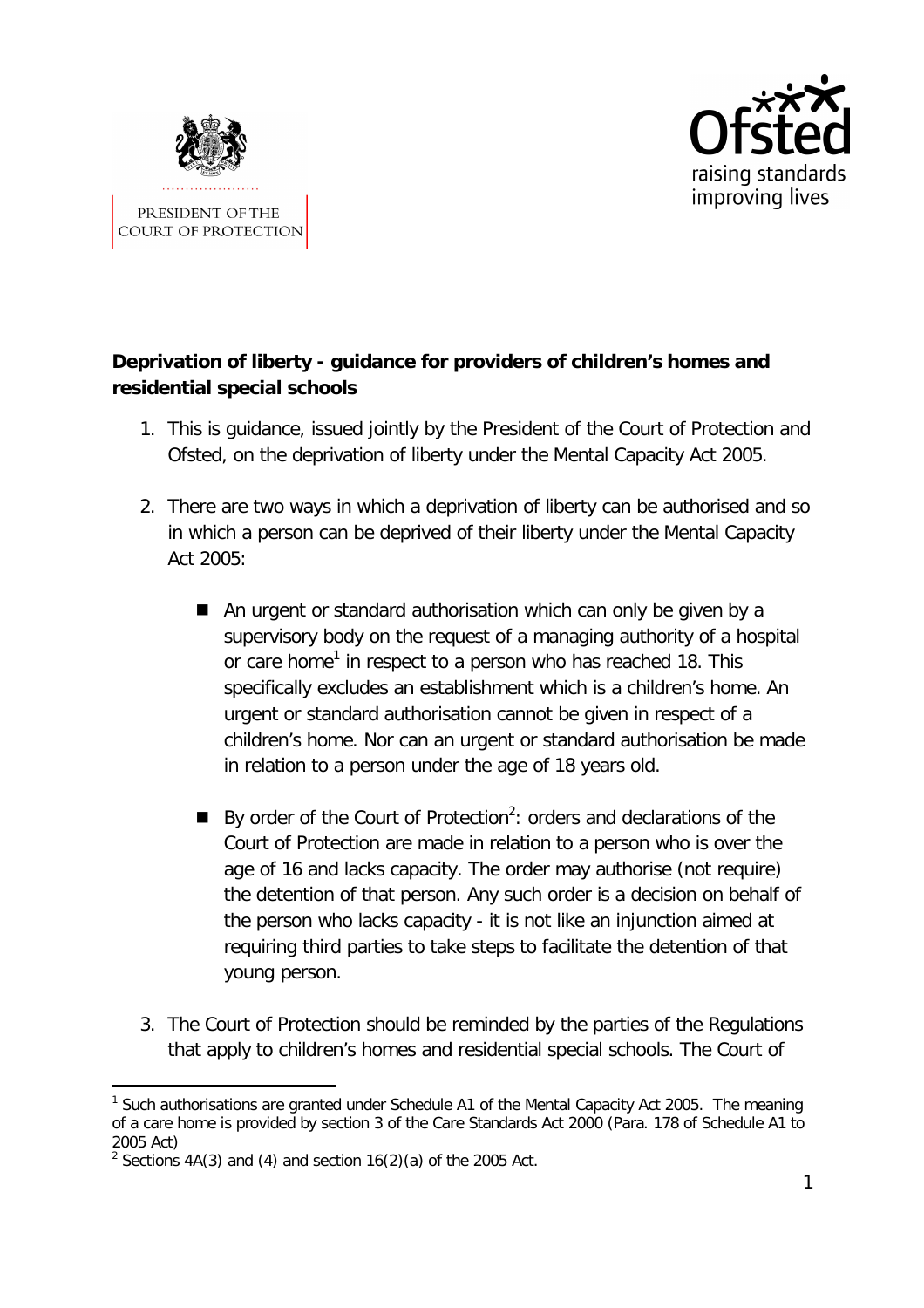Protection does not have the jurisdiction to require any home or school to act in breach of such Regulations or to authorise any such breach. Accordingly, the Court of Protection should not make an order authorising a plan for the care and supervision involving the detention of a person, where to do so would involve the children's home or a residential special school breaching the regulations that apply to it. If compliance with an Order of the Court of Protection would involve such a breach of the relevant Regulations it cannot be relied on to justify breach of the Regulations or enforced in a manner that would involve such a breach. $^3$  The most relevant Regulations are referred to below.

## **Children's Homes and residential special schools registered as children's homes**

4. All children's homes must meet the Children's Home Regulations (2001). In this instance, the relevant regulations are: regulation 11 (Promotion of welfare), regulation 17 (Behaviour management and discipline) and regulation 17A (Restraint). As restraint can only be used to prevent a child from leaving a secure children's home, there is no purpose to be served in seeking an order of the Court of Protection authorising such restraint by a non-secure children's home because the Court of Protection has no jurisdiction to order or authorise a breach of these Regulations.

#### **Non-maintained residential special schools<sup>4</sup>**

5. These schools must comply with the Education (Non-Maintained Special Schools) (England) Regulations 2011 which require the school to comply with the National Minimum Standards in relation to safeguarding the welfare of children<sup>5</sup>. NMS 12.7 states that:

*'No school restricts the liberty of any child as a matter of routine or provides any form of secure accommodation.'*

6. As this type of school is unable to deprive a young person of their liberty the Court of Protection has no jurisdiction to make an order that requires or authorises it to do so in breach of that regulation.

#### **Independent residential special schools**

l <sup>3</sup> The effect of these orders does not require the deprivation of the person's liberty, but rather **permits** the deprivation of their liberty in certain circumstances and mitigates liability in terms of potential breaches of Article 5 of the European Convention of Human Rights (right to liberty of person).

<sup>&</sup>lt;sup>4</sup> As defined in section 337 of Education Act 1996

<sup>&</sup>lt;sup>5</sup> Regulation 3 and paragraph 13(2) of the Schedule to the 2011 Regulations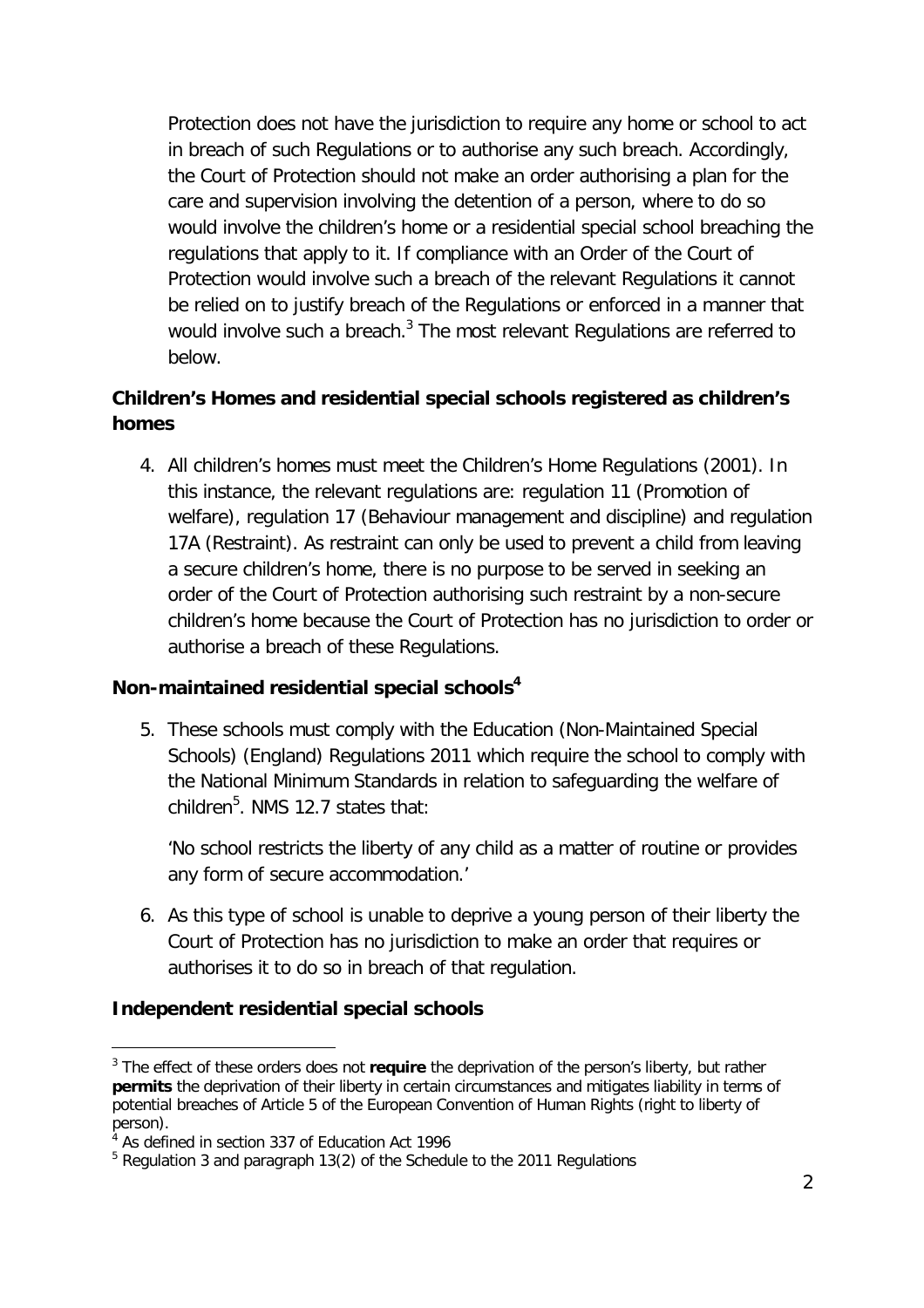- 7. These schools must comply with the Education (Independent School Standards) (England) Regulations 2010, which provide that the schools must have regard to the National Minimum Standards for residential special schools<sup>6</sup> and so NMS 12.7 is relevant. If the school does not meet NMS 12.7 it must have good reason for not doing so. It is not the spirit of the NMS that there are different applicable standards for independent and non-maintained residential special schools.
- 8. Accordingly, such schools are not entitled to deprive children of their liberty and the Court of Protection should not authorise a deprivation of liberty by this type of school.

### **The Mental Health Act Code of Practice 1983**

9. In *R (on the application of C) v A Local Authority [2011] EWHC 1539 (admin) and [2011] 14 CCLR 471 and [2100] Med LR 415 "*the blue room case" the Court considered the need to have regard to the Mental Health Code of Practice 1983 in a case involving seclusion. This approach is one which should be followed. However, the need to have regard to the Mental Health Code of Practice 1983 in cases involving seclusion does not mean that Regulations and Guidance expressly directed towards children's homes should not be followed. The primary focus of all children's homes should be on the Regulations and Guidance which relates to such homes, and in the case of residential special schools the Regulations which apply, albeit in the exceptional case, such as the blue room case, assistance can also be derived from the Mental Health Code of Practice. The position is similar in relation to the Mental Capacity Act 2005 and the Code of Practice and Guidance relating to it.

## **Good practice in the event providers are aware of an application to the Court of Protection**

10.Should the providers of children's homes or residential special schools become aware of an application to the Court of Protection and be aware of a reason why it is not possible or appropriate for the incapacitated person to be detained at the home or school (whether because it is in breach of regulations or for other reason) it is good practice to advise the Court of Protection and parties to the application that this is the position and to give reasons why this is the case as soon as possible.

 $\overline{a}$  $6$  Regulation 3(1) and paragraph 8 of Schedule 1 to the 2010 Regulations.